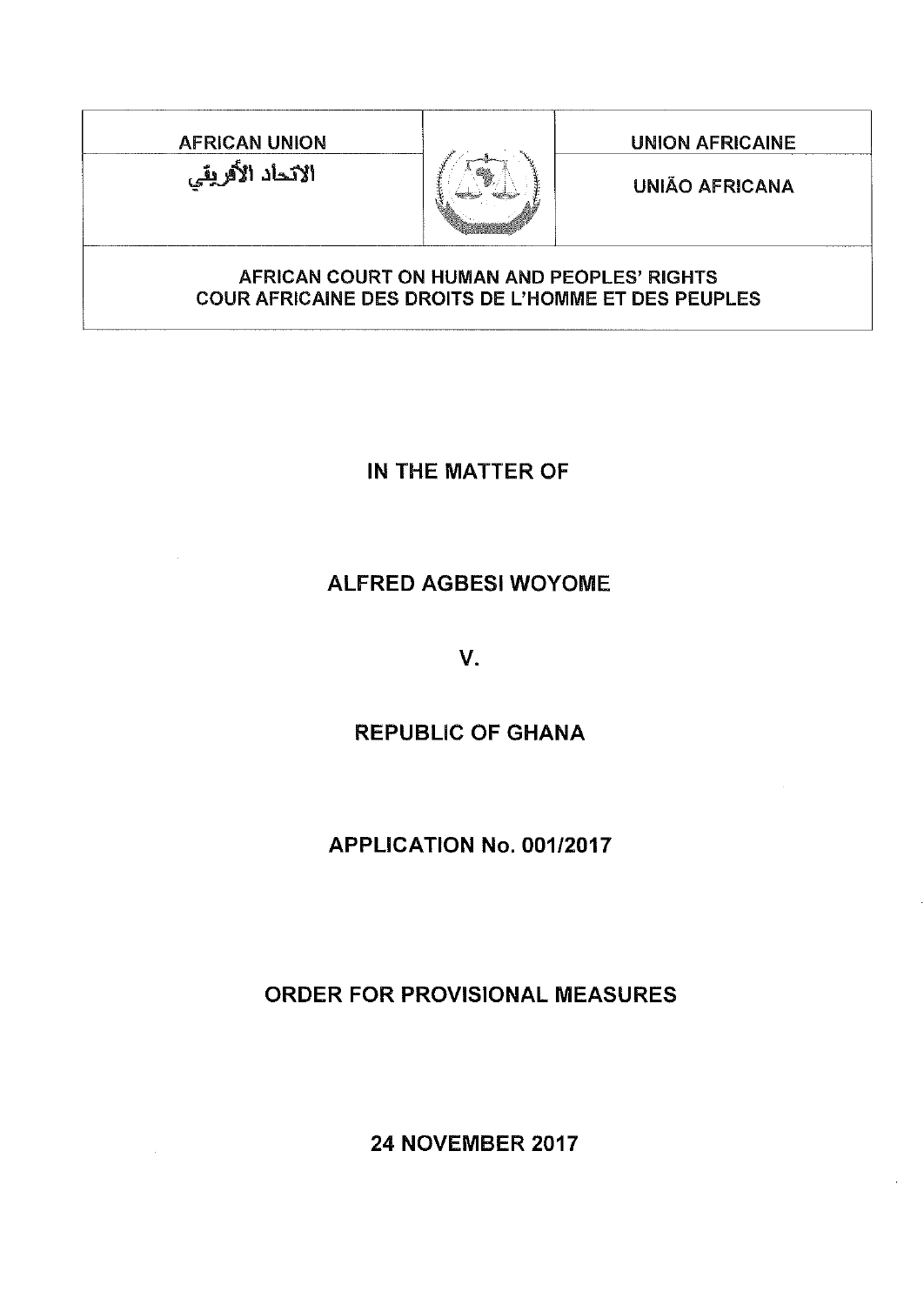The Court composed of: Sylvain ORÉ, President; Ben KIOKO, Vice-President; Gérard NIYUNGEKO, EI Hadji GUISSÉ, Rafâa BEN ACHOUR, Solomy B. BOSSA, Angelo V. MATUSSE, Ntyam S. O. MENGUE, Marie-Therese MUKAMULlSA, Tujilane R. CHIZUMILA, Chafika BENSAOULA - Judges; and Robert ENO, Registrar.

In the matter of:

## ALFRED AGBESI WOYOME

Represented by:

| <i>a)</i> Ken Stephen ANKU | Counsel |
|----------------------------|---------|
|                            |         |

b) Kuaka OSAFO-BUABENG  $\frac{1}{2}$ Counsel

## v.

## REPUBLIC OF GHANA

Unrepresented

After deliberation,

Issues the following Order,

## I. THE PARTIES

- 1. The Application is filed by Mr. Alfred Agbesi Woyome, (hereinafter referred to as "the Applicant), a national of Ghana, against the Republic of Ghana (hereinafter referred to as "the Respondent State").
- 2. The Respondent State became a Party to the African Charter on Human and Peoples' Rights (hereinafter referred to as "the Charter") on 1 March, 1989 and to the Protocol to the African Charter on Human and Peoples' Rights on the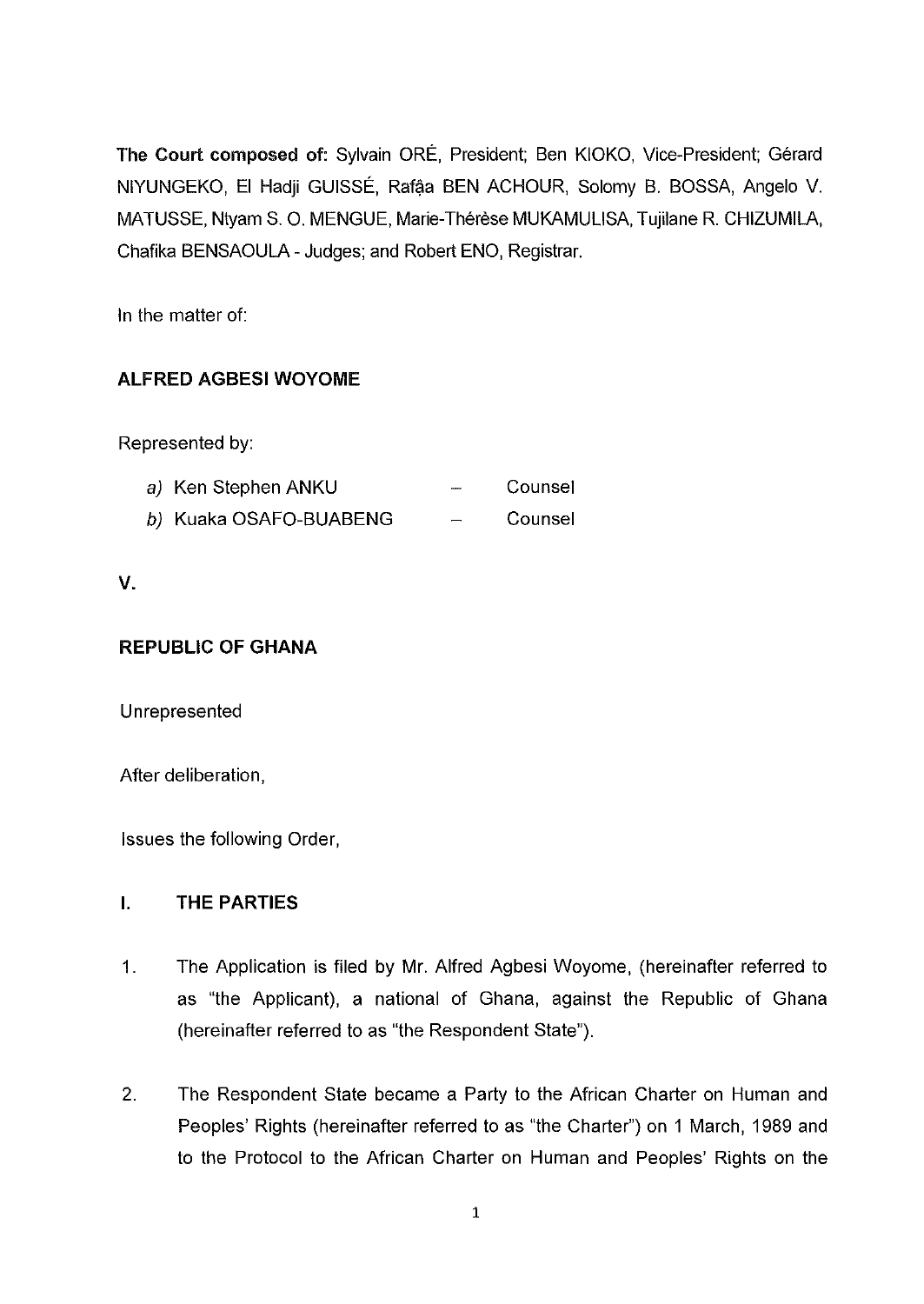Establishment of an African Court on Human and Peoples' Rights (hereinafter referred to as "the Protocol") on 16 August, 2005. It deposited on 10 March, 2011 a Declaration under Article 34(6) of the Protocol, accepting the jurisdiction of the Court to receive cases from individuals and Non-Governmental Organisations.

### **II.** SUBJECT OF THE APPLICATION

- 3. On 16 January, 2017, the Applicant filed a matter which was subsequently registered as Application No. 001/2017. The Application arises from engineering financial services the Applicant alleges to have provided to the Respondent State pursuant to an agreement for securing funds for the rehabilitation of the Accra and Kumasi Sports Stadia for the Confederation of the African Cup of Nations Tournament of 2008.
- 4. The Applicant alleges that, by not respecting the terms of the agreement regarding the afore-mentioned services, the Respondent State violated the following rights provided under the Charter:
	- a) Enjoyment of rights and freedoms recognised in the Charter without distinction (Article 2 of the Charter);
	- b) Equality before the law and equal protection of the law (Article 3 of the Charter);and
	- c) Right to fair trial (Article 7 of the Charter).
- 5. In the course of the proceedings before this Court, on 4 July, 2017, the Applicant applied for Provisional Measures to order the Respondent State to stay the execution of a Judgment of 8 June, 2017 of the Supreme Court requiring him to refund Ghana Cedi 51,283,480.59 to the Respondent State, following a finding that the procurement process relating to which the payments were made for the services was unconstitutional.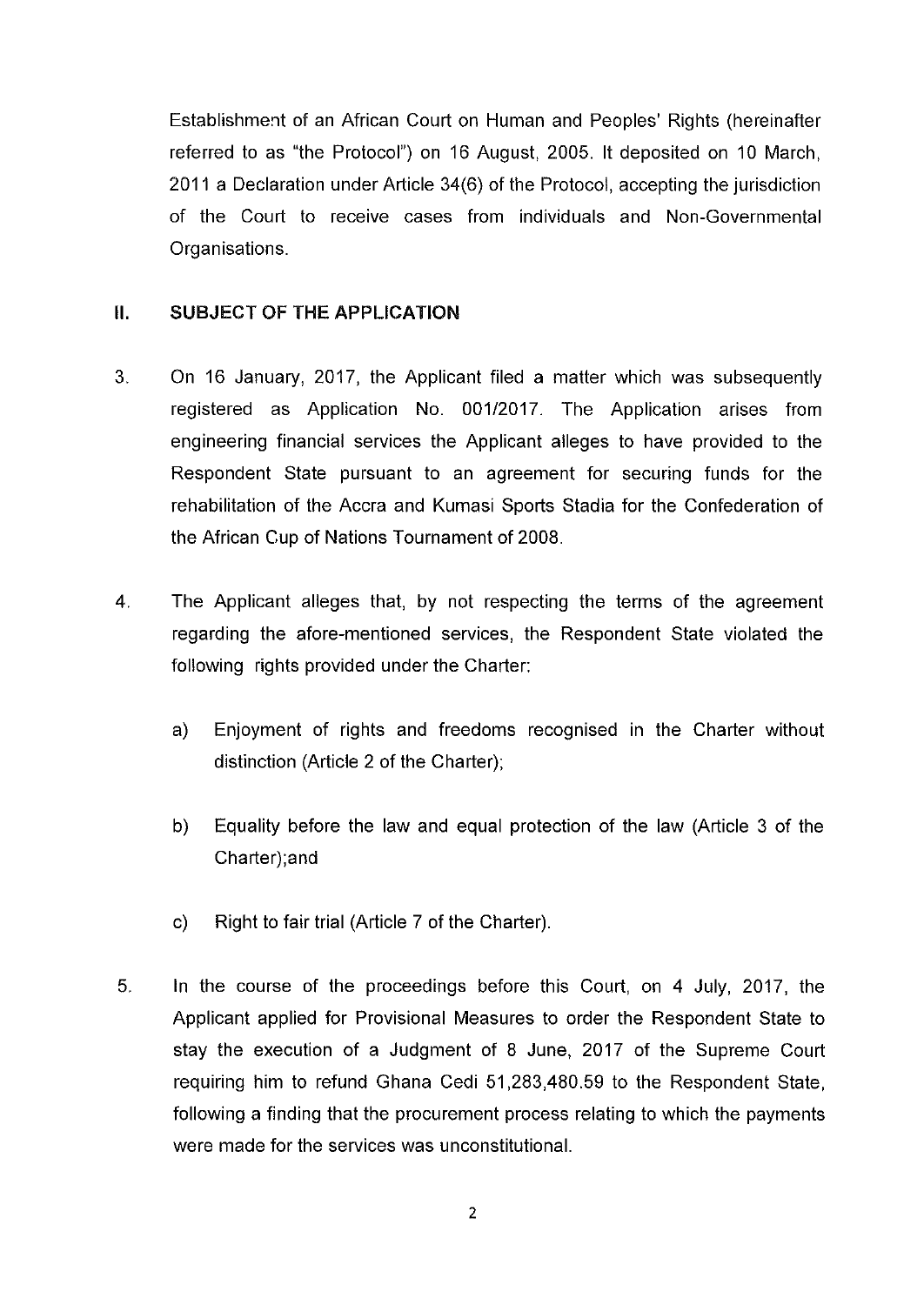6. The Respondent State, in the Response to the Application for interim measures, argues that the question to be determined is whether it is entitled to recover debts owed by the Applicant as provided for under the laws of Ghana. It avers that the issue is not whether alleged irreparable breaches of human rights can be legitimately raised following its efforts to recover the sums in question and not whether this action would amount to a breach of Ghana's obligation under the Charter, Articles 5(3) and 34(6) of the Protocol, the Rules and Article 40 of the 1992 Constitution of the Republic of Ghana.

#### **III. PROCEDURE**

- 7. The Application dated 5 January, 2017 was received at the Registry on 16 January, 2017.
- 8. The Application was served on the Respondent State by notices dated 28 April, 2017 and 8 June, 2017 notifying the Respondent State to file the list of representatives and the Response to the Application within thirty (30) and sixty (60) days of receipt, respectively. The second notice was necessitated by the Respondent State's Attorney General's letter received on 31 May, 2017 informing the Registry of the Court that they had received only the notice without the Application and attachments thereto.
- 9. On 16 August, 2017 the Respondent State filed a request for extension of time up to 31 August, 2017 to file its Response to the Application, stating that the Applicant had filed international arbitration proceedings against the Respondent State in another forum on the same subject matter. The Applicant maintained that the International Chamber of Commerce declined to exercise jurisdiction in relation to these arbitration proceedings.
- 10. On 4 September, 2017 the Respondent State filed its Response to the Application and this was transmitted to the Applicant by a notice dated 12 September, 2017 giving him thirty (30) days from date of receipt, within which to file the Reply. The Applicant filed the Reply to the Response on 12 October,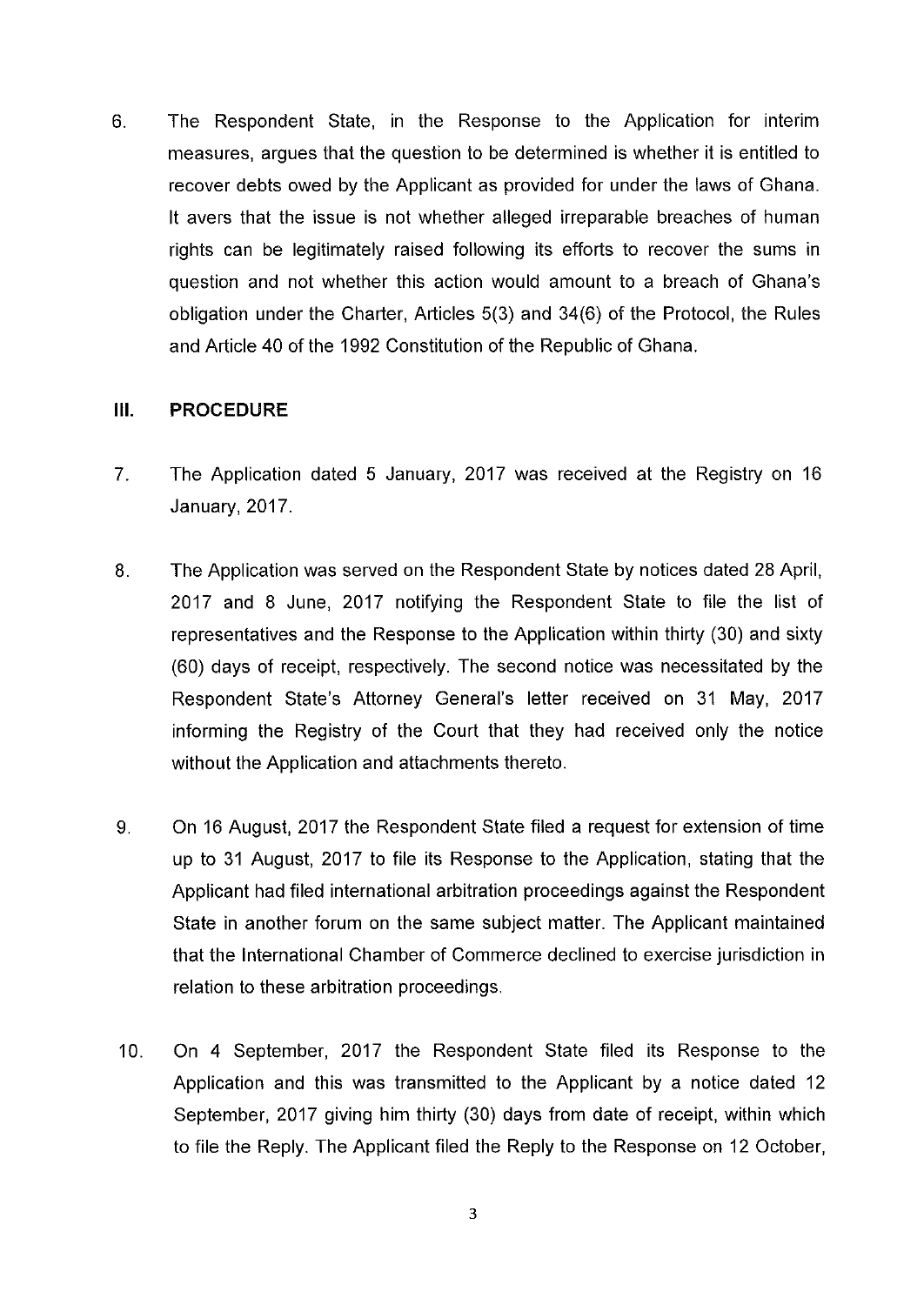2017. The Reply was transmitted to the Respondent State for information, by a notice dated 18 October, 2017.

- 11 . On 4 September, 2017 the Applicant filed a Supplementary Affidavit in support of Application for Interim Measures and this was transmitted to the Respondent State by the above-mentioned notice dated 12 September, 2017.
- 12. On 28 September, 2017 the Applicant filed another "Urgent Request for Interim Measures" alleging that, in spite of the service of the Application for interim measures, the Respondent State has persisted in pursuing the retrieval of the amount of Ghana Cedi 51,283,480.59 from him with the full and active support of the Supreme Court and its Registry in clear violation of the letter and spirit of the Protocol and Rules of Court (herein after referred to as "the Rules").
- 13. The Applicant states that the Registry of the Supreme Court of the Respondent State has initiated proceedings for execution of judgment against him and is in the process of seizing immovable properties from various locations in Accra, Ghana, some of which belong to his relatives.
- 14. This second request was transmitted to the Respondent State by a notice dated 2 October, 2017 giving the Respondent State until 11 October, 2017 to respond thereto.
- 15. The Respondent State filed the Response to this request on 13 October, 2017 and the Court decided, in the interest of justice, to deem it as properly filed. The Response was transmitted to the Applicant by a notice dated 18 October, 2017 and granting him seven (7) days from the date of receipt within which to respond. On 31 October, 2017, the Applicant filed his Reply to the "Respondent State's Affidavit in Opposition to the Application for Interim Measures", in which he maintained that the measures should be ordered due to the urgency and gravity of the situation, as presented in his application.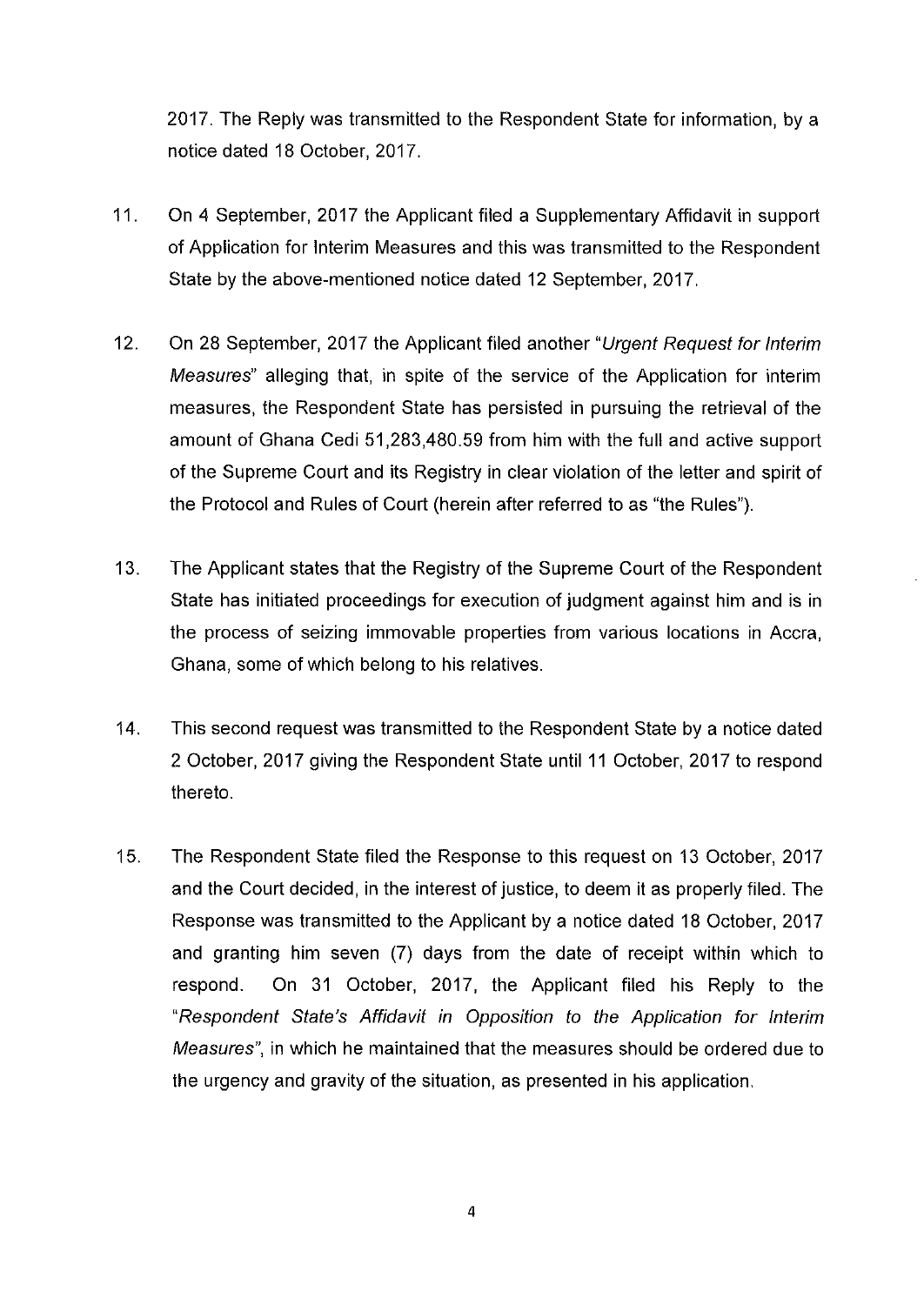#### IV. JURISDICTION

- 16. In dealing with an Application, the Court has to ascertain that it has jurisdiction on the merits of the case.
- 17. However, in ordering provisional measures, the Court need not satisfy itself that it has jurisdiction on the merits of the case, but simply needs to satisfy itself, prima facie, that it has jurisdiction.<sup>1</sup>
- 18. Article 3(1) of the Protocol provides that: "the jurisdiction of the Court shall extend to all cases and disputes submitted to it concerning the interpretation and application of the Charter, this Protocol and any other relevant Human Rights instrument ratified by the States concerned".
- 19. The Court notes that the rights alleged to have been violated are guaranteed under Articles 2, 3 and 7 of the Charter.
- 20. Furthermore, as indicated in paragraph 2 of this Order, the Respondent State, became a Party to the Charter on 1 March, 1989 and to the Protocol on 16 August, 2005 and deposited on 10 March, 2011 a Declaration accepting the competence of the Court to receive cases from individuals and Non-Governmental Organisations.
- 21. In light of the foregoing, the Court concludes that it has *prima facie* jurisdiction to hear the Application.

### V. **ON** THE PROVISIONAL MEASURES REQUESTED

22. Under Article 27(2) of the Protocol, "In cases of extreme gravity and urgency, and when necessary to avoid irreparable harm to persons, the Court shall adopt such provisional measures as it deems necessary". In accordance with Rule 51 (1) of the

<sup>1</sup> See Application No. 002/2013. Order for Provisional Measures 1513/2013, African Commission on Human and Peoples' Rights v Libya and Application No. 00612012. Order for Provisional Measures 1513/2013, African Commission on Human and Peoples' Rights v Kenya; Application No. 00412011. Order for Provisional Measures 25/3/2011, African Commission on Human and Peoples' Rights v Libya.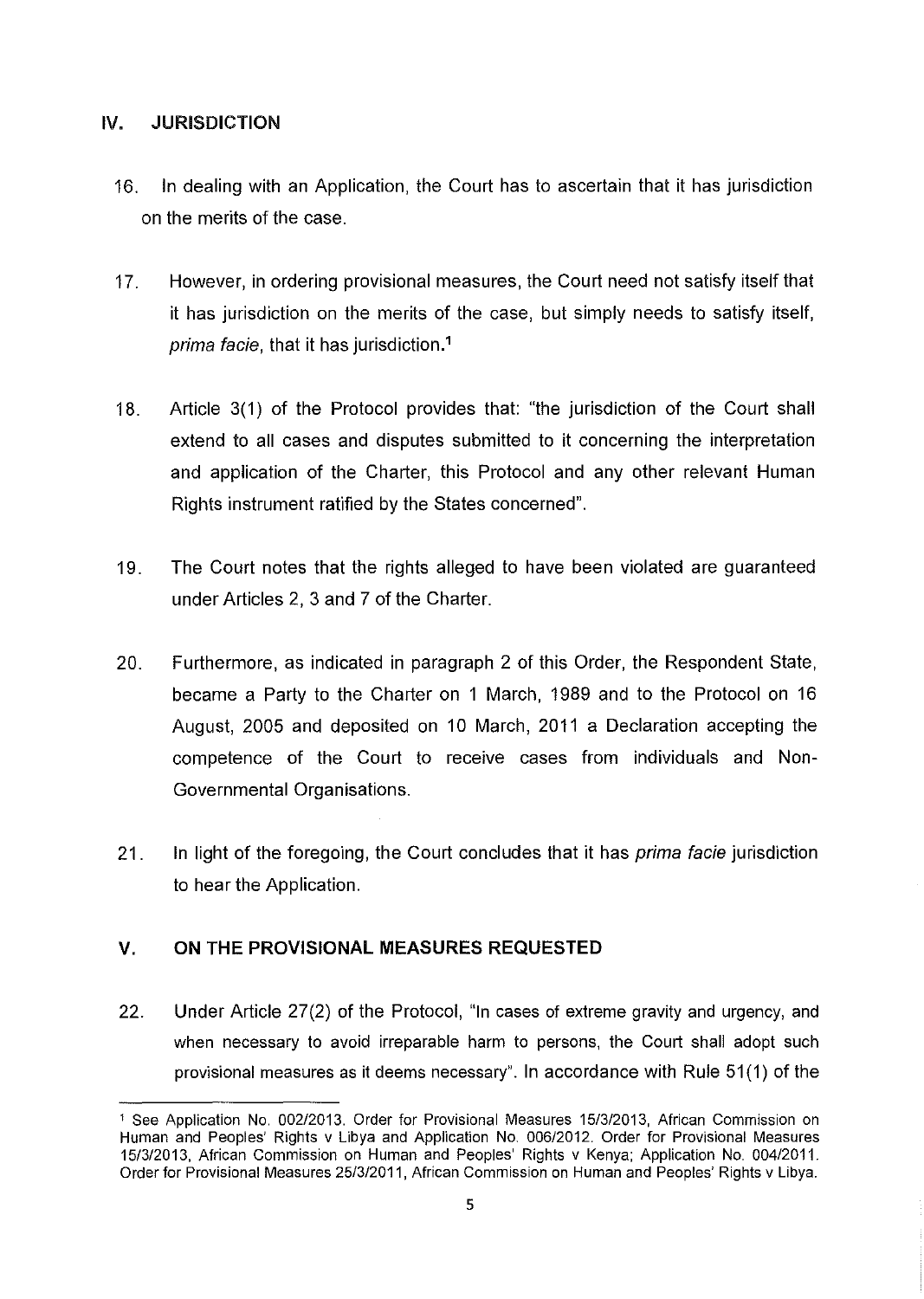Rules, "Pursuant to article 27(2) of the Protocol, the Court may, at the request of a party, the Commission or on its own accord, prescribe to the parties, any interim measure which it deems necessary to adopt in the interest of the parties or of justice".

- 23. It is for the Court to decide whether to issue provisional measures depending on the circumstances of each case.
	- 24. The Court notes from the record before it that, the Respondent State is in the process of execution of a court judgment against the Applicant by seizing his property.
	- 25. The Court finds that the situation raised in the present Application is of extreme gravity and urgency on the basis that, should the Applicant's property be attached and sold to recover the amount of Ghana Cedi 51, 283, 480.59, the Applicant would suffer irreparable harm if the Application on the merits is subsequently decided in his favour. The Court finds that the circumstances require that an order for provisional measures be issued, in accordance with Article 27(2) of the Protocol and Rule 51 of the Rules, to preserve the status quo, pending the determination of the main Application.
	- 26. For the avoidance of doubt, this order shall not in any way prejudice any findings the Court shall make regarding its jurisdiction, the admissibility and merits of the Application.

#### 27. **For these reasons,**

The Court, Unanimously, Orders the Respondent State to:

- a) stay the attachment of the Applicant's property and to take all appropriate measures to maintain the status quo and to avoid the property being sold until this Application is heard and determined.
- b) report to the Court within fifteen (15) days from the date of receipt of this Order on the measures taken to implement this Order.